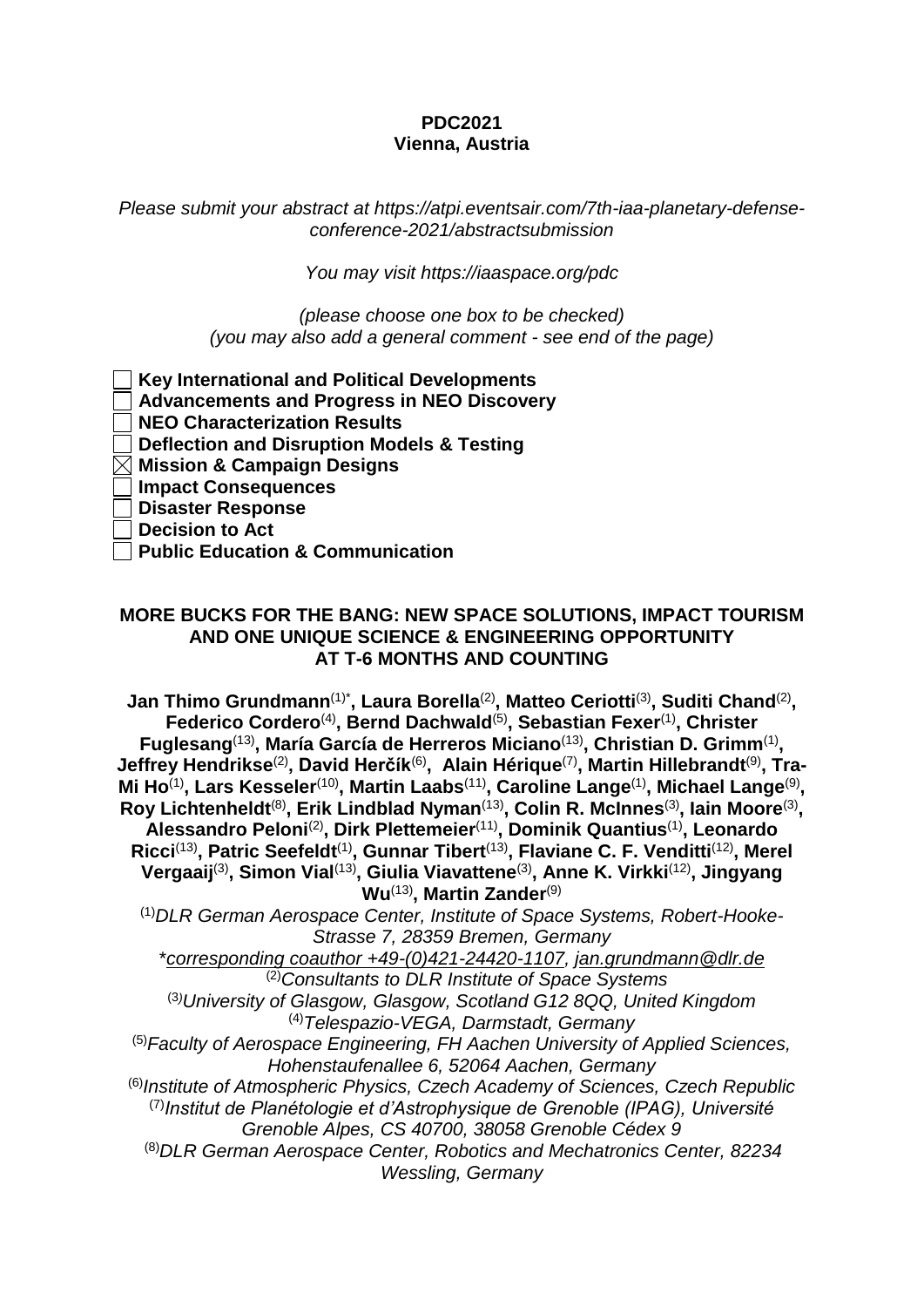(9)*DLR German Aerospace Center, Institute Composite Structures and Adaptive Systems, 38108 Braunschweig, Germany* (10)*Levity Space Systems, Faculty of Aerospace Engineering, FH Aachen University of Applied Sciences, Aachener-und-Münchener Allee 1, 52074 Aachen, Germany* (11)*Dresden University of Technology, Chair for RF Engineering, Dresden, Germany* (12)*Arecibo Observatory, HC3 Box 53995, Arecibo, PR 00612, USA* (13)*KTH Royal Institute of Technology, SE-100 44 Stockholm, Sweden*

*Keywords: Near-Earth Object, hazardous asteroid mitigation, new space, responsive space, disaster preparedness*

## **ABSTRACT**

For now, the Planetary Defense Conference *Exercise* 2021's incoming *fictitious*(*!*) asteroid, 2021 PDC, seems headed for impact on October  $20<sup>th</sup>$ , 2021, exactly 6 months after its discovery. Today (April 26<sup>th</sup>, 2021), the impact probability is 5%, in a steep rise from 1 in 2500 upon discovery six days ago. We all know how these things end. Or do we? Unless somebody kicked off another headline-grabbing media scare or wants to keep civil defense very idle very soon, chances are that it *will* hit (note: *this is an exercise!*). Taking stock, it is barely 6 months to impact, a steadily rising likelihood that it will actually happen, and a huge uncertainty of possible impact energies: First estimates range from 1.2 Mt<sub>TNT</sub> to 13 Gt<sub>TNT</sub>, and this is not even the worst-worst case: a 700 m diameter massive NiFe asteroid (covered by a thin veneer of Ryugu-black rubble to match size and brightness) would come in at 70  $G$ t<sub>TNT</sub>. In down to Earth terms, this could be all between smashing fireworks over some remote area of the globe and a 7.5 km crater downtown somewhere. Considering the deliberate and sedate ways of development of interplanetary missions it seems we can only stand and stare until we know well enough where to tell people to pack up all that can be moved at all and save themselves. But then, it could just as well be a smaller bright rock. The best estimate is 120 m diameter from optical observation alone, by 13% standard albedo. NASA's upcoming DART mission to binary asteroid (65803) Didymos is designed to hit such a small target, its moonlet Dimorphos. The Deep Impact mission's impactor in 2005 successfully guided itself to the brightest spot on comet 9P/Tempel 1, a relatively small feature on the 6 km nucleus. And 'space' has changed: By the end of this decade, one satellite communication network plans to have launched over 11000 satellites at a pace of 60 per launch every other week. This level of series production is comparable in numbers to the most prolific commercial airliners. Launch vehicle production has not simply increased correspondingly – they can be reused, although in a trade for performance. Optical and radio astronomy as well as planetary radar have made great strides in the past decade, and so has the design and production capability for everyday 'high-tech' products. 60 years ago, spaceflight was invented from scratch within two years, and there are recent examples of fastpaced space projects as well as a drive towards 'responsive space'. It seems it is not quite yet time to abandon all hope. We present what could be done and what is too close to call once thinking is shoved out of the box by a clear and present danger, to show where a little more preparedness or routine would come in handy – or become decisive. And if we fail, let's stand and stare safely and well instrumented anywhere on Earth together in the greatest adventure of science.